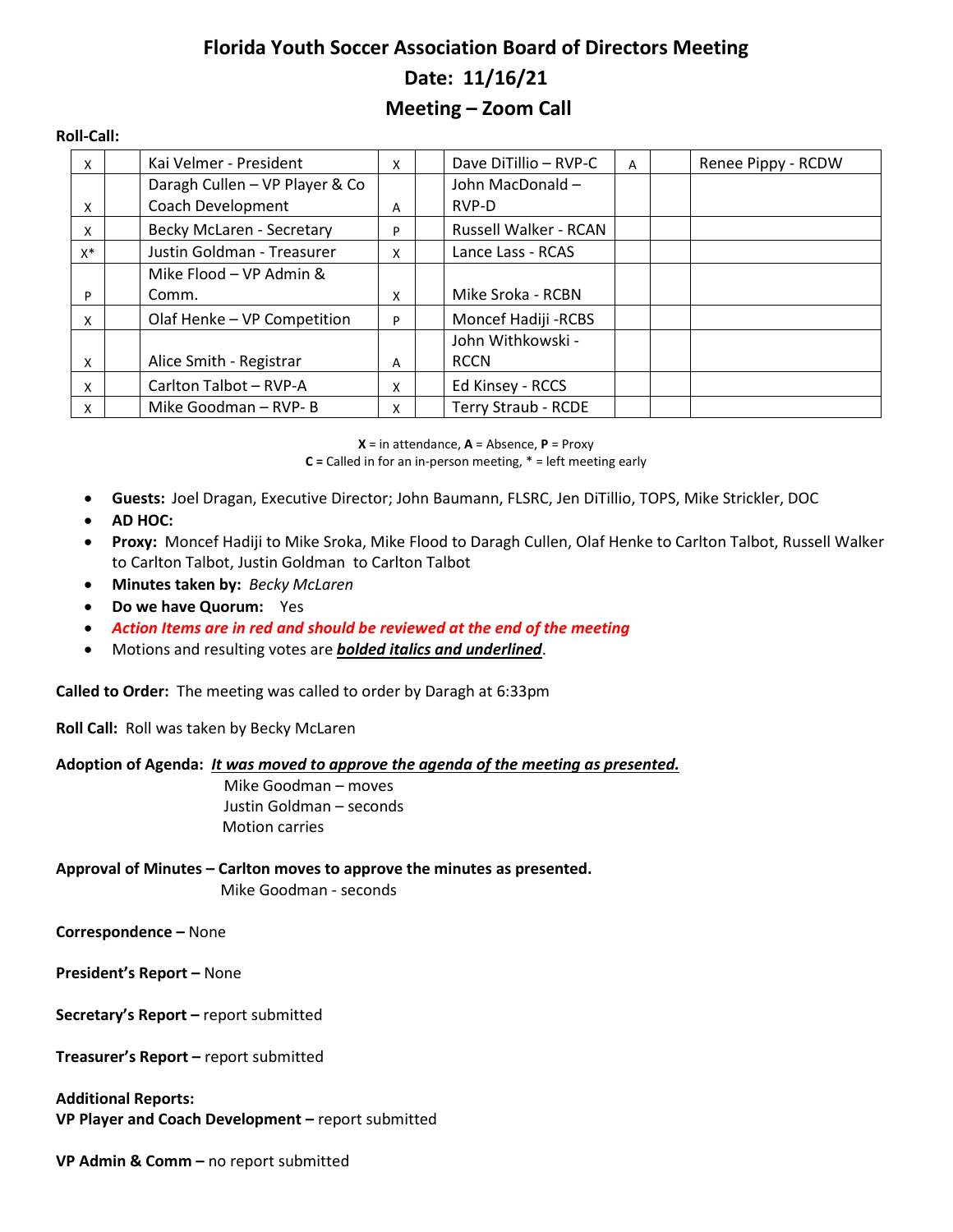**VP Competition**: Report submitted

**Registrar:** Report submitted

**RVP A –** Report submitted

**RVP B-** Report Submitted

**RVP – C –** Report Submitted

**RVP – D** -

**Executive Director/Staff Reports: -** FYSA is running a Toys for Tots drive – collecting at our ODP events and at the office. Audit is coming up on December  $6<sup>th</sup>$  – auditors will be in office. We resigned the Publix contract for sponsorship for the next three years. Sunday we had the first installment with Soccer Parenting Organization – for Club partners only – had about 20 clubs on it – another meeting after the new year for parents – ask RVPS to help push.

**SYRA –** John Bauman – has a new video on their website for recruiting, want help from FYSA to get out as well. New SRA will be appointed as Abrom's term is coming to an end. FLSRC has been taking care of issuing the new kits.

**Director of Coaching Report:** Hosting at C license in Auburndale.

## **Standing Committee Reports (if any):** None

**Unfinished Business:**

**New Affiliates: Spartan SC -** Dave Ditillio moves to approve. John W – seconds Motion carries

**TOPSoccer Grants:** We are putting in for a grant from USYS for the TOPS promotional video that was just completed**.**

**New Business:**

**TOPS Soccer Event:** December 4 for two hours from 10:00am to noon with Rowdies – Looking to have 50 to 70 athletes. Looking to put in for Grant from USYS for promotional. Rowdies are looking to assist with funding as well.

### **Name Change – Rolando Academy to OC Soccer Club**

 Mike Goodman motions to approve the name change from Rolando Academy to OC Soccer Club Mike S – seconded Motion carries

**Futsal affiliation:** There is going to be a National Championship sponsored by USYS. Believes that it will be in Maryland in the first part of the year. Do we sanction Futsal? Is there an additional fee? What kind of parameters do we want to set for playing Futsal? We sent out a survey to clubs to see what our clubs want. Maybe set up a committee with Olaf at chair – possibly a sub committee of his group.

**Got Sport Update:** Alice advised they have a report that Got Sport has a report but we would like to know what issues have been addressed and completed. Understand where Carlton is coming from on having a news update – Alice will follow up with Got Sport and how to get it out to the membership. Joel advised that Got Sport has heard us and knows that we need the enhancement and that now is the time we should be seeing some movement on these enhancements.